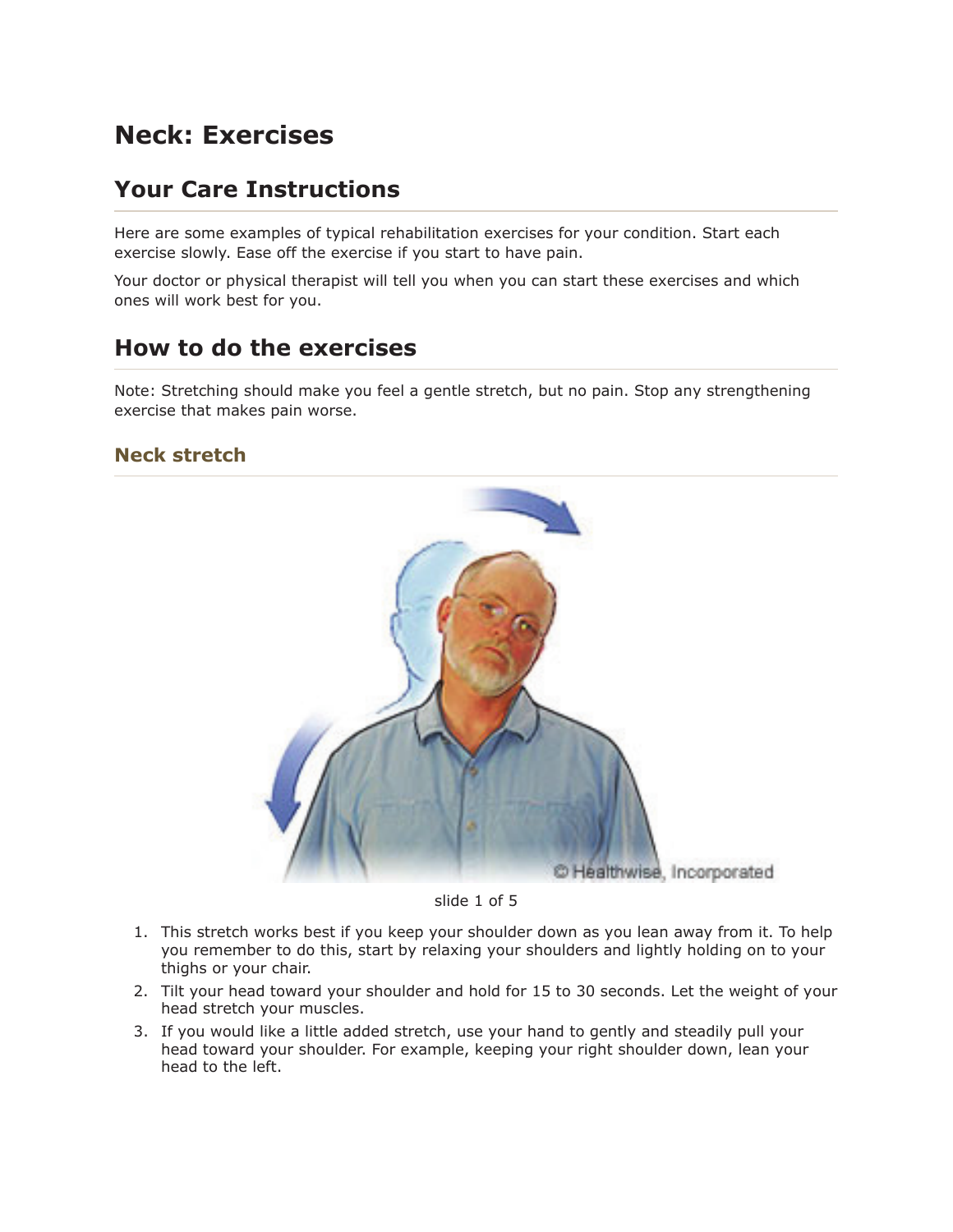4. Repeat 2 to 4 times toward each shoulder.

### **Diagonal neck stretch**



slide 2 of 5

- 1. Turn your head slightly toward the direction you will be stretching, and tilt your head diagonally toward your chest and hold for 15 to 30 seconds.
- 2. If you would like a little added stretch, use your hand to gently and steadily pull your head forward on the diagonal.
- 3. Repeat 2 to 4 times toward each side.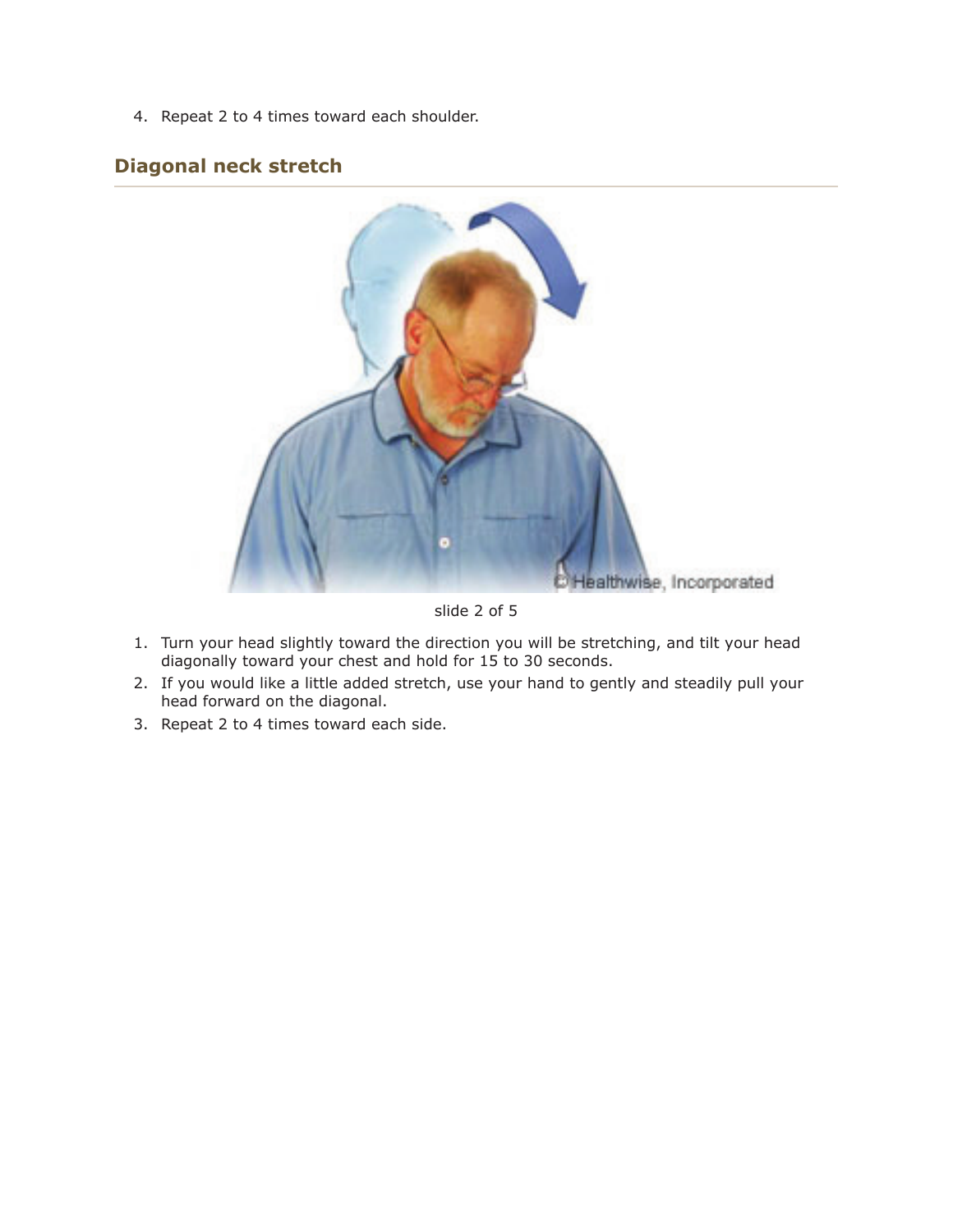### **Dorsal glide stretch**



slide 3 of 5

- 1. Sit or stand tall and look straight ahead.
- 2. Slowly tuck your chin as you glide your head backward over your body
- 3. Hold for a count of 6, and then relax for up to 10 seconds.
- 4. Repeat 8 to 12 times.

Note: The dorsal glide stretches the back of the neck. If you feel pain, do not glide so far back. Some people find this exercise easier to do while lying on their backs with an ice pack on the neck.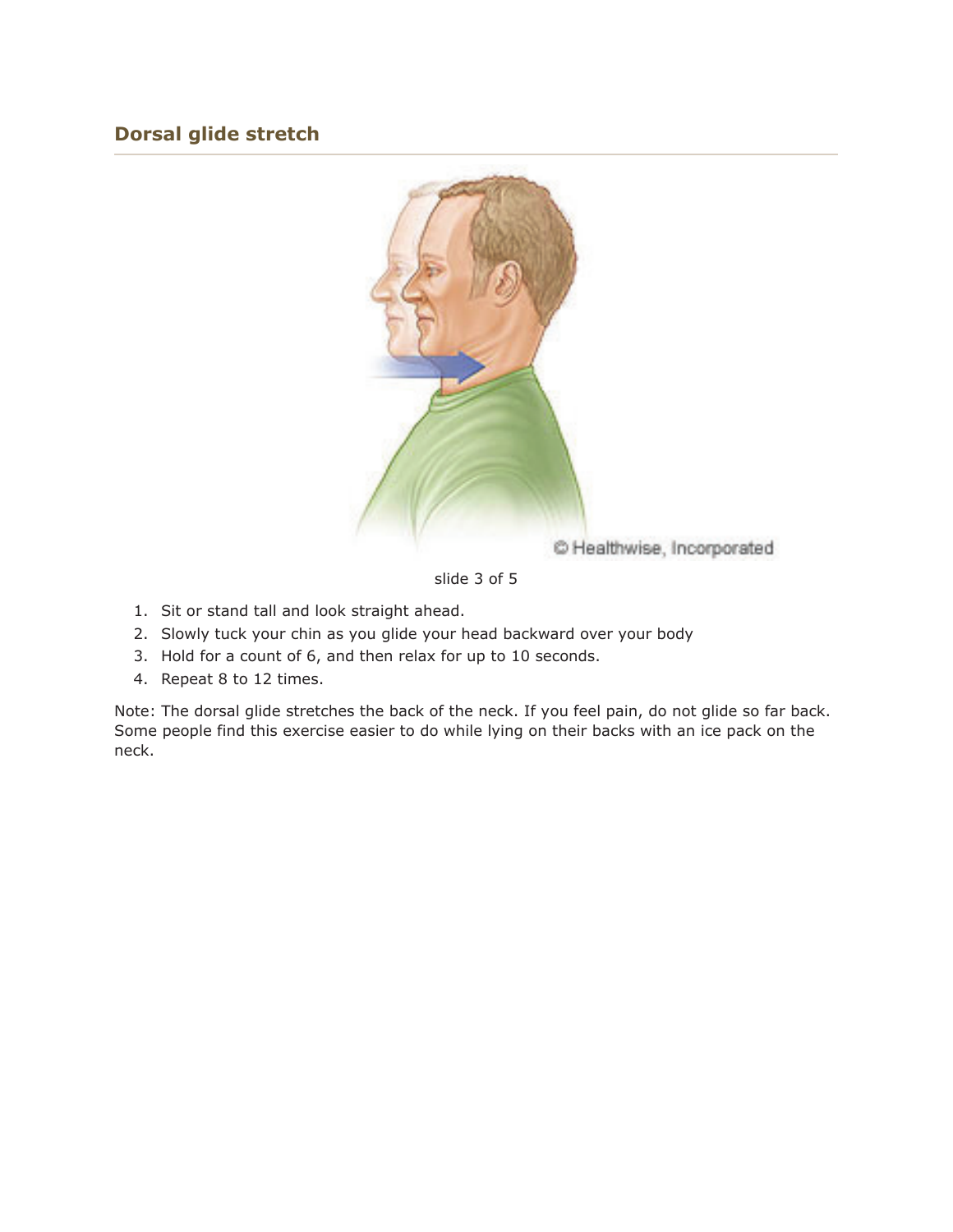#### **Chest and shoulder stretch**



slide 4 of 5

- 1. Sit or stand tall and glide your head backward as in the dorsal glide stretch.
- 2. Raise both arms so that your hands are next to your ears.
- 3. Take a deep breath, and as you breathe out, lower your elbows down and behind your back. You will feel your shoulder blades slide down and together, and at the same time you will feel a stretch across your chest and the front of your shoulders.
- 4. Hold for about 6 seconds, and then relax for up to 10 seconds.
- 5. Repeat 8 to 12 times.